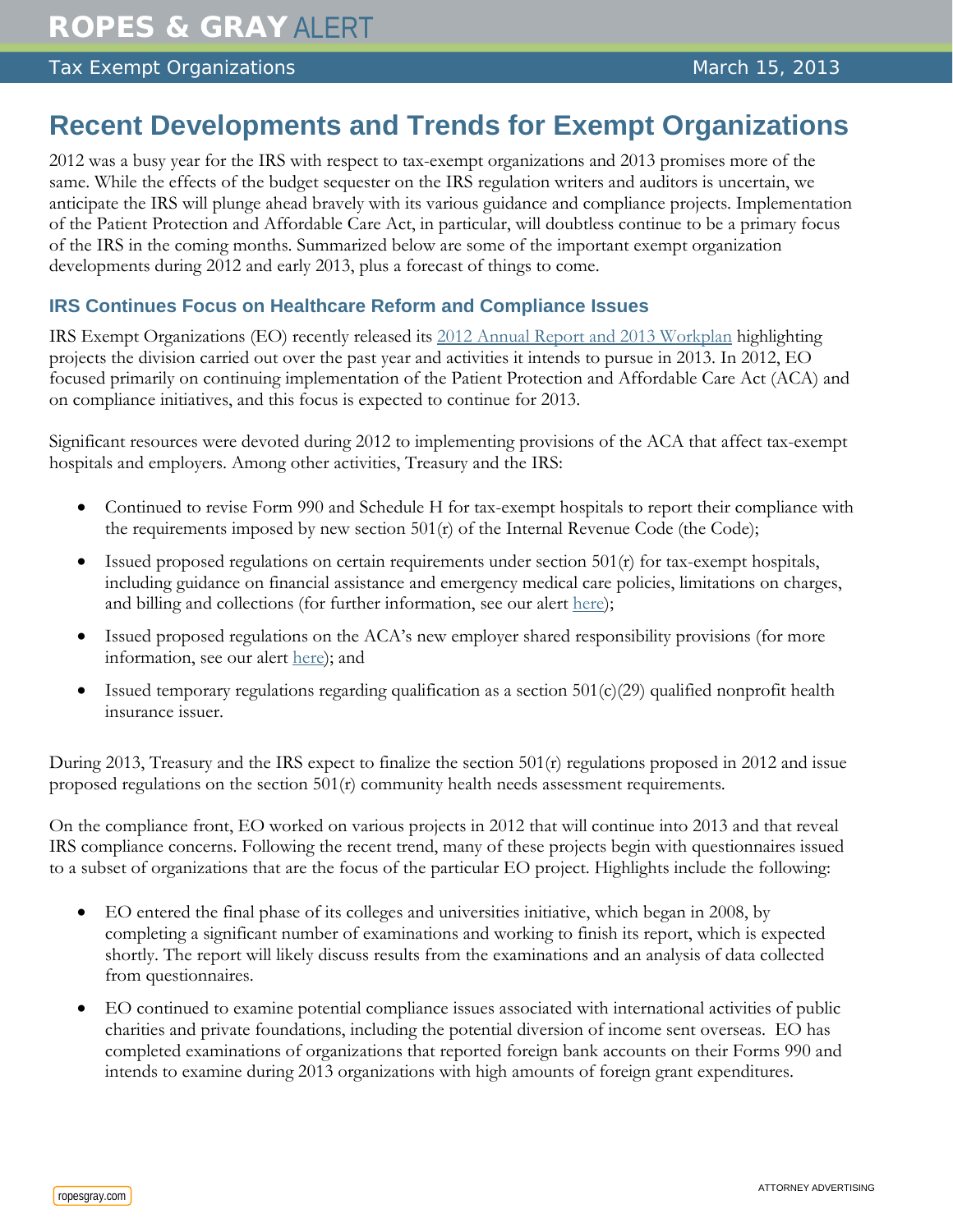- As anticipated, EO also continued to focus on unrelated business income (UBI), completing compliance checks of 400 organizations that reported UBI on their Forms 990, but did not file Form 990-T. This year, EO intends to study whether organizations are accurately reporting and calculating UBI by examining organizations that have reported substantial gross UBI on their tax returns, but have not reported any tax liability.
- EO launched a program designed to determine whether section  $501(c)(4)$  social welfare organizations,  $501(c)(5)$  labor and agricultural organizations, and  $501(c)(6)$  trade associations have classified themselves correctly under the Code and whether they are in compliance with the federal tax law. In 2013, EO will send a questionnaire to a sample of such organizations.
- EO initiated a project intended to learn more about group exemptions and the ways in which central organizations and their subordinates satisfy filing requirements. More than 2,000 central organizations received an IRS questionnaire earlier this year.
- EO will continue in 2013 to carry out projects that examine compliance of large private foundations with the tax rules, the sources and uses by nonprofits of charitable funds, and compensation practices of tax-exempt organizations.

Following [recommendations](http://www.irs.gov/pub/irs-tege/tege_act_rpt11.pdf) by the Advisory Committee on Tax Exempt and Government Entities (ACT) that the IRS make extensive changes to Form 1023, *Application for Recognition of Exemption*, EO acknowledged in its annual report that the waiting period for a response to applications for recognition of exemption has increased over the last several years and that applicants have been confused by the IRS's internal processes. The ACT's recommendations included expediting the IRS's internal review processes and making Form 1023 simple, educational, consistent with Form 990, and effective at identifying whether organizations meet the requirements for exemption under section  $501(c)(3)$ . In 2013, EO intends to begin to implement certain of the ACT's suggestions by developing and publishing an interactive, educational version of Form 1023.

In late 2012, the IRS made permanent the Fast Track Settlement program for taxpayers with issues under examination by the IRS's Tax Exempt and Government Entities Division (TE/GE). The program, which was initiated as a pilot project in 2008 and is intended to reduce the time and costs associated with examinations, provides participating taxpayers with a means to expedite the resolution of certain issues by working together with TE/GE and the IRS's Office of Appeals. Additional information about the Fast Track Settlement program, including eligibility, exclusions, and the application and settlement processes, is available in IRS [Announcement](http://www.irs.gov/irb/2012-36_IRB/ar08.html) 2012-34.

## **Tax Incentives for Charitable Giving Extended**

The American Taxpayer Relief Act of 2012 extended through 2013 several expiring charitable giving incentives. The most significant of these provisions is the IRA charitable rollover. Under the IRA charitable rollover rules, individuals over the age of 70½ may make donations of up to \$100,000 per year directly to charitable organizations from their IRAs, without including such amounts in taxable income (and without receiving a charitable deduction). These charitable distributions are also counted toward the minimum distributions that holders of traditional IRAs are required to make upon reaching age 70½. As under prior law, IRA rollover contributions generally may be made only to public charities, excluding supporting organizations, and cannot be made to donor-advised funds, private non-operating foundations or split-interest trusts. In addition, the IRA charitable rollover continues to be available only for distributions from traditional and Roth IRAs; donations from 401(k), 403(b) and similar retirement plans, in contrast, are not eligible under the provision.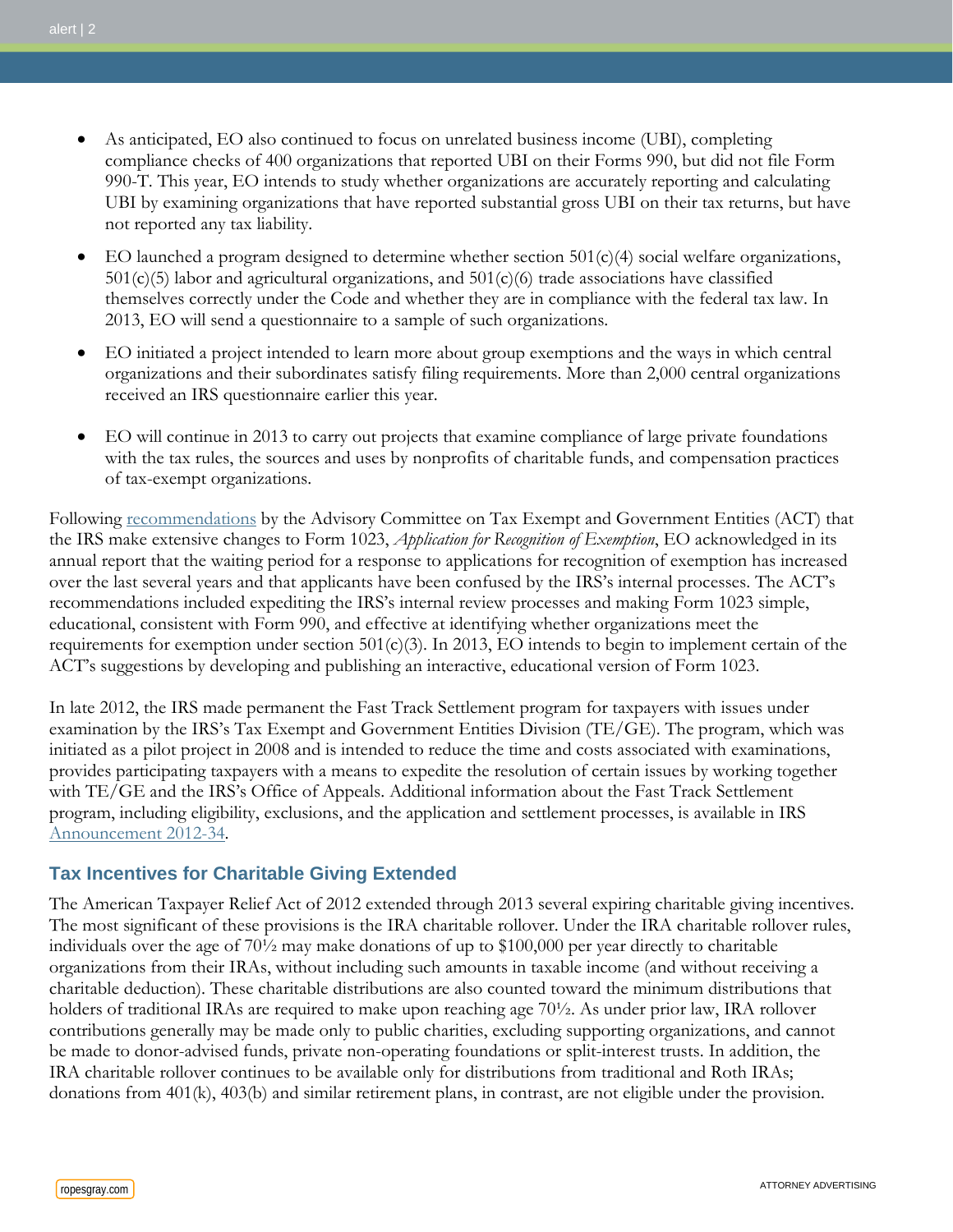In addition to the IRA charitable rollover, the recent legislation extended several other expiring charitable giving incentives through 2013. In particular, qualified conservation contributions to charitable organizations, whether in the form of a complete interest, a remainder interest, or a restriction (in perpetuity) on the use of real property, continue to be eligible for an enhanced deduction and extended contribution carryforward period. To incentivize charitable giving by businesses, the legislation also extended the enhanced charitable deduction for contributions of food inventory (although it did not extend the enhanced deduction for other types of contributions, such as book inventory and computer equipment). This provision is beneficial to businesses other than C corporations (which were already eligible for the enhanced deduction under prior law), including S corporations, partnerships, and sole proprietorships. In addition, shareholders of S corporations will continue, under the legislation, to benefit from increased charitable deductions under a provision that permits shareholders of an S corporation to take into account their pro rata share of the S corporation's charitable deductions, even if the deductions would exceed the shareholders' adjusted bases in the S corporation. It remains to be seen whether Congress will extend these charitable giving incentives to tax years after 2013.

## **Charitable Deduction Permitted for Gifts to Certain Single-Member LLCs**

In July, the IRS released long-awaited and welcome guidance in the form of [Notice 2012-52,](http://www.irs.gov/irb/2012-35_IRB/ar07.html) clarifying that donations made to single-member, domestic LLCs that are wholly owned and controlled by an organization described in section  $170(c)(2)$  of the Code (which includes most section  $501(c)(3)$  organizations) will be treated for purposes of the federal charitable deduction as if they were made to the member charity directly. Such donations will be deductible assuming that they otherwise meet the requirements of Code section 170. In the past, the tax treatment of such donations had been uncertain. The Notice specifies that the U.S. charity serving as the sole member of the LLC is the donee for purposes of the substantiation and disclosure requirements applicable to charitable gifts. In addition, "to avoid unnecessary inquiries by the IRS," the Notice recommends that the charity disclose in its gift acknowledgement to donees that the single-member LLC is wholly owned by the charity and treated as a disregarded entity. While the Notice provides much needed guidance, certain questions regarding the tax treatment of charitable contributions to single-member LLCs remain unanswered. In particular, the Notice fails to address deductibility for gift and estate tax purposes. In addition, the treatment of contributions to foreign disregarded entities owned by U.S. charities remains unclear.

## **Political Campaign Activity of Social Welfare Organizations Results in Calls for IRS Action, More Disclosure**

The 2012 election saw renewed interest and debate concerning political activity by tax-exempt organizations. Section  $501(c)(3)$  organizations are not permitted to engage in any activity in support of, or in opposition to, a candidate for public office. In contrast, section  $501(c)(4)$  social welfare organizations, which are not obligated to disclose their donors and do not need to apply for recognition of tax-exempt status, have become a favored entity for those wishing to engage in political campaign activity. Such organizations from across the political spectrum were active in the year leading up to the election, bringing scrutiny from legislators and regulators at both the state and federal levels, as well as from the press.

The summer before the election, IRS EO Director Lois Lerner acknowledged the increased public concern about section  $501(c)(4)$  organizations and promised to consider proposals for change. While no regulatory changes have been announced, the IRS did take steps throughout the year to determine whether current or new social welfare organizations were complying with existing regulations. This effort, however, has led to charges that the IRS was acting in a partisan manner by selectively challenging the activities of only certain organizations.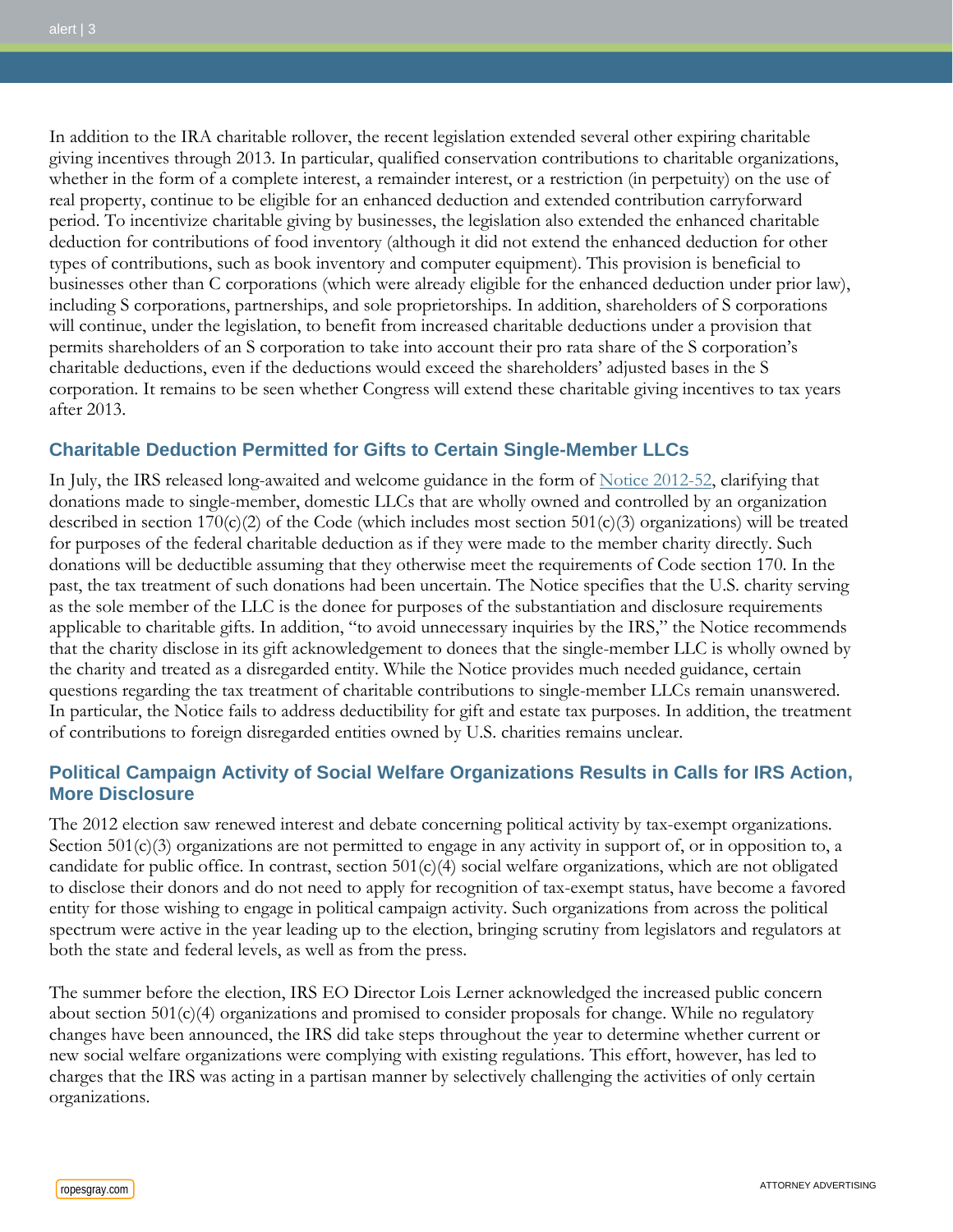Several states have also increased regulation of the political activities of tax-exempt organizations. For example, existing California regulations require that organizations, including entities exempt under both sections 501(c)(3) and 501(c)(4), disclose the identity of donors who made contributions to the organization and who requested or knew that the organization would use the contribution to support or oppose a candidate or ballot measure in California. Proposed legislation in California would codify this requirement, with increased disclosure requirements. Proposed regulations issued in late December by New York's Attorney General take a similar approach, and would require disclosure of certain political expenditures by, and donors to, all nonprofit organizations otherwise obligated to register with its office (other than those exempt under section  $501(c)(3)$ ) that spend at least \$10,000 to influence elections. Public hearings on the proposed regulations are currently under way.

## **New Guidance and Focus on Private Foundations**

#### *IRS Workplan Signals Increased Scrutiny of Large Private Foundations*

As noted earlier, the IRS continues its ongoing examination of large private foundations with international operations to determine compliance with both the general requirements of section  $501(c)(3)$  and the special rules for private foundations. According to the IRS Exempt Organizations 2012 Annual Report and 2013 Workplan, this examination has resulted in additional liability for several private foundations for excise taxes on net investment income, taxes on UBI, employment taxes, and excise taxes on taxable expenditures. The Workplan also states that roughly half of the examinations to date have been closed, with examination of the remaining returns to be completed in 2013.

### *Proposed Regulations Clarify Rules on Good Faith Reliance for Equivalency Determinations*

[Proposed regulations](http://www.gpo.gov/fdsys/pkg/FR-2012-09-24/pdf/2012-23553.pdf) were issued which are intended to increase the cost-effectiveness of foreign grant-making by private foundations by expanding the categories of advisors on which a foundation may rely in making a good faith determination that a foreign organization is the equivalent of a U.S. charity. Such a determination prevents a grant to the foreign charity from being considered a taxable expenditure that would subject the foundation to excise taxes. Whereas previously a private foundation could rely only on the advice of an attorney, the proposed regulations permit reliance on written advice given by a "qualified tax practitioner," which could include not only an attorney, but also an enrolled agent or a CPA.

## *Proposed Regulations Expand Eligibility for Program-Related Investments (PRIs)*

[Proposed regulations](http://www.gpo.gov/fdsys/pkg/FR-2012-04-19/pdf/2012-9468.pdf) contain nine new examples illustrating situations in which a private foundation may be treated as having made a program-related investment (an investment designed to further a foundation's exempt purposes and therefore not subject to excise taxes under the excess business holdings or taxable expenditure rules). The proposed regulations do not change the substantive rules regarding PRIs, but update the examples to address current financing and programmatic considerations.

## **Supporting Organizations and Donor-Advised Funds**

#### *New "Type III" Supporting Organization Regulations*

The IRS issued final regulations on the qualification requirements for "Type III" supporting organizations (SOs) and accompanying temporary regulations establishing a new payout requirement for "non-functionally integrated" Type III SOs (for more information, see our alert [here\)](http://www.ropesgray.com/files/Publication/65f4063d-27a2-4818-b343-1cb6c18edf0b/Presentation/PublicationAttachment/3c902a2d-063a-459b-86d7-23adf94e4120/20130104_EO_Alert.pdf). The regulations, which implement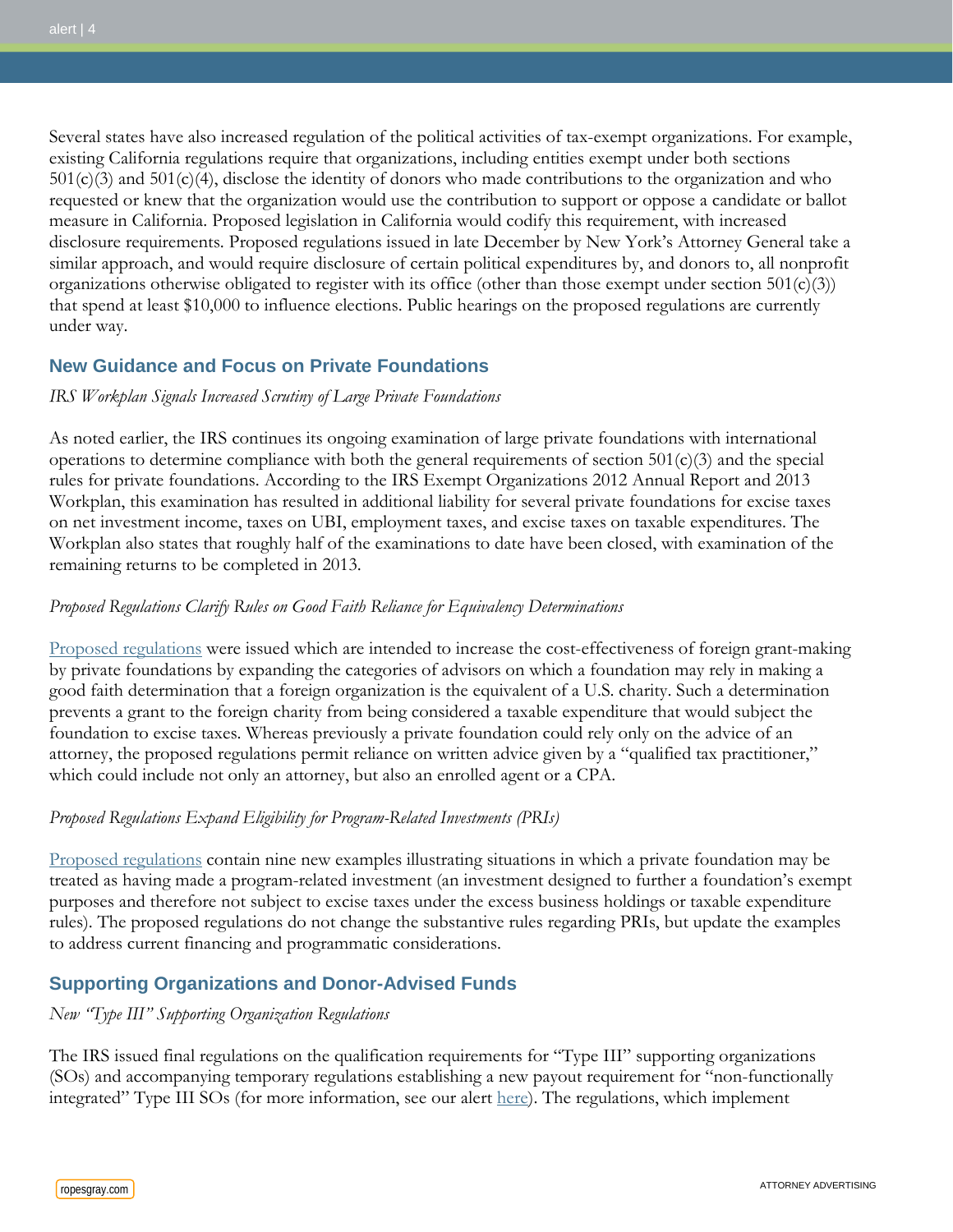statutory changes to the Type III SO rules introduced by the Pension Protection Act of 2006, were effective December 28, 2012 (although certain transition rules are included for Type III SOs in existence on that date). In a memorandum issued earlier this year, the Director of EO Rulings and Agreement clarified that determination letters regarding Type III SO status will now be based on the criteria in the final and temporary regulations rather than on the criteria in the 2009 proposed regulations.

The final regulations impose a notice requirement on Type III SOs, requiring that they provide certain annual disclosures to their supported organizations. The final regulations also provide that a Type III SO is "functionally integrated" if either (1) it is a "parent" organization of one or more supported organizations (with proposed regulations defining the "parent" relationship promised in the near future), or (2) but for the SO, substantially all of its activities would normally be engaged in by the supported organizations and those activities "directly further" the exempt purposes of the supported organizations. As compared with the 2009 proposed regulations, the temporary regulations impose a less onerous, although still significant distribution requirement on non-functionally integrated Type III SOs of the greater of 85 percent of adjusted net income or 3.5 percent of the net fair market value of their non-exempt-use assets for the immediately preceding taxable year.

#### *No New Donor-Advised Fund Guidance Yet*

The wait continues for the IRS to issue guidance on the excise taxes imposed on donor-advised funds and fund managers for "taxable distributions" and "prohibited benefits" as enacted by the Pension Protection Act of 2006. This guidance project remains on the IRS's most recent priority guidance plan, as it has been for a number of years. Perhaps now that the supporting organization regulations have been largely finalized, the IRS will be able to turn its attention to these open donor-advised fund issues.

## **Private Benefit Issues and Increasing Activity on the Border Between Tax-Exempt and Taxable Organizations**

Continuing its trend of aggressively applying the private benefit doctrine to revoke or deny tax-exempt status under section 501(c)(3), in 2012 the IRS showed increasing reliance on *Redlands Surgical Services v. Commissioner*  (113 TC 47), a 1999 Tax Court case (affirmed by the  $9<sup>th</sup>$  Circuit) which dealt with a joint venture between a charity and a for-profit organization. Demonstrating the broad reach of the private benefit doctrine, the IRS invoked the *Redlands* case to support use of the doctrine in three private letter rulings where an organization was considered to have ceded too much operational control to a third party as well as in instances where the organization was considered to be impermissibly controlled by its founders (or parties related to the founder). *See Priv. Ltr. Ruls*. 201202041 (revoking the tax-exempt status of a credit counseling organization where the IRS found that the organization allowed a third-party for-profit company "to dictate charges and methods of operation," and that the organization's activities "serve[d] to promote the private business interest of [the company], rather than promote the public interest."); 201215010 (denying tax-exempt status to a hedge fund that intended to donate a portion of its profits to charity because, among other concerns, the organization's board and its initial funders were dominated by parties closely related to each other, and was therefore considered to be operated for private benefit); and 201226029 (denying tax-exempt status to an organization dedicated to helping people at risk of losing their homes, due to its close connection to a law firm, two members of which founded the organization and served as its sole board members).

While these rulings are not in and of themselves groundbreaking, they raise important questions about the scope of the private benefit doctrine. Specifically, does or should the IRS apply a different standard of scrutiny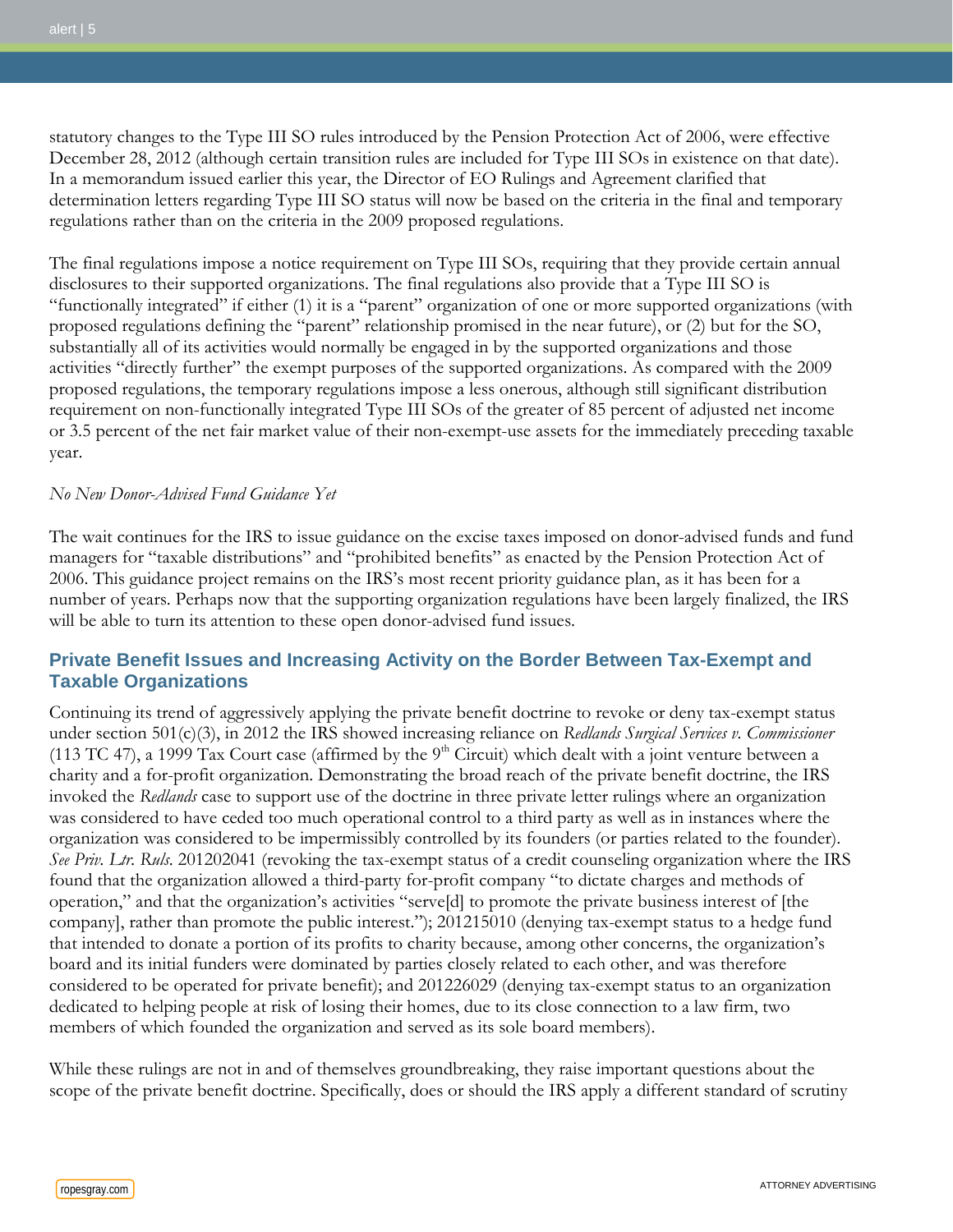to a charity that cedes control to a third-party organization at arms' length, as opposed to one which may be controlled by its founder? Also, although the IRS invoked *Redlands* in all three rulings, does that case in fact control straightforward self-dealing concerns? The rulings also highlight an important issue arising with increasing frequency. Namely, under what circumstances can the founder of a charitable organization (or a disqualified person of such organization under the intermediate sanctions rules, such as a substantial donor) also have an ongoing business relationship with the organization? While the IRS understandably looks askance at such an inherent conflict of interest, a carefully crafted and applied conflict of interest policy, administered by independent board members, can in some instances approve such a relationship.

## **Increased Scrutiny by State Regulators Regarding Governance and Conflicts of Interest**

A continuing trend involves state charity regulators pursuing action against those who control or manage nonprofit organizations who may have neglected their governance responsibilities. Most notably, in December 2012, New York's Attorney General reached a \$5.5 million [settlement](http://www.ag.ny.gov/pdfs/EHS_AOD.pdf) with the CEO and board of directors of Educational Housing Services, Inc. ("EHS"), a New York not-for-profit corporation, to resolve an investigation into self-dealing and excessive executive compensation. The Charities Bureau determined that the CEO siphoned off millions of dollars from EHS as a result of EHS's purchase of telecom services at above market rates from a company controlled by the CEO and his wife. In addition, the Charities Bureau found that EHS directors breached their fiduciary duties to the organization by (i) failing to carefully evaluate the interested-party transactions; (ii) approving compensation and benefits to the CEO that "exceeded the reasonable value of his services"; and (iii) awarding "unreasonably high compensation" to themselves "simply for serving as directors" and, in the case of two directors, "for providing services of little value to EHS." The settlement is particularly noteworthy for, in addition to the monetary component, permanently barring the CEO and the directors from serving as an officer, director, trustee, or fiduciary of any not-for-profit or charitable organization incorporated, registered, operating or soliciting contributions in New York. The increased scrutiny by state regulators with respect to governance of charitable organizations serves as a reminder that charities should have in place, and ensure compliance with, robust governance and conflict of interest policies.

## **State Compensation Initiatives**

#### *Massachusetts Attorney General's Continuing Interest in Nonprofit Compensation*

The Nonprofit Organizations/Public Charities Division in the Massachusetts Attorney General's Office has shifted some of its focus from nonprofit director compensation to chief executive officer compensation. The Division is in the midst of a "focused review" of CEO compensation at 25 of Massachusetts' largest charities, which includes primarily hospitals and universities. The targeted organizations have now submitted responses to information requests issued by the Division as part of its review, and we await the results of the Division's efforts, which could involve a report compiling data from the review.

#### *Massachusetts Initiatives to Curb Nonprofit Executive and Director Compensation*

Following the Massachusetts Attorney General Office's [April 2011 report](http://www.mass.gov/ago/docs/nonprofit/findings-and-recommendations/director-compensation-report-4-14-11.pdf) asserting that the compensation of nonprofit board members "creates an unavoidable conflict of interest inherent in the unchecked ability to selfelect compensation with charitable funds," the Massachusetts legislature considered legislation that proposed limits on the compensation of officers and directors of charitable organizations in 2011 and 2012. This legislation did not pass, and similar bills are under review once again.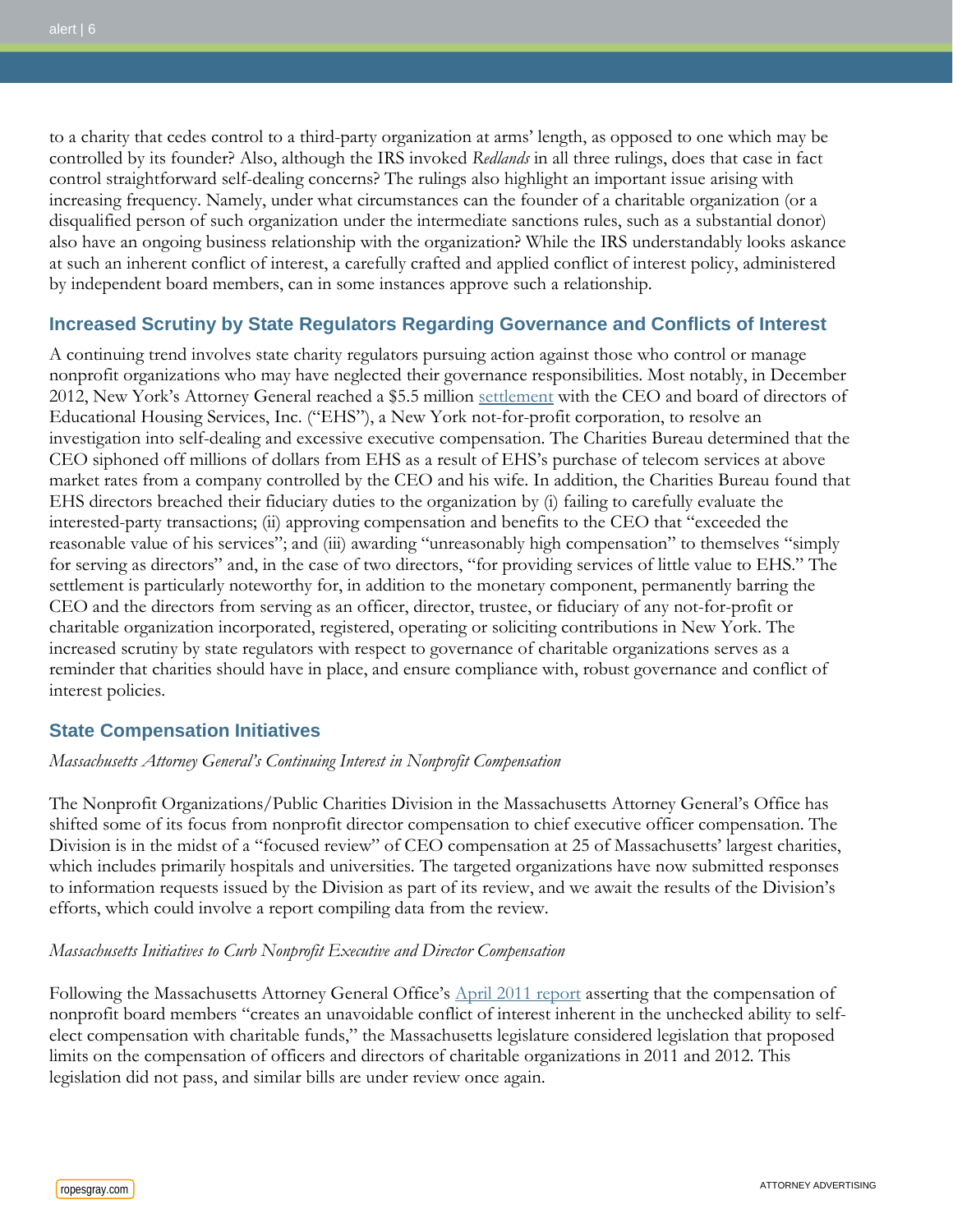One bill [\(H.1683;](http://www.malegislature.gov/Bills/188/House/H1683) similarly under consideration in the Senate as [S.766\)](http://www.malegislature.gov/Bills/188/Senate/S766) would prohibit any "compensation" (excluding reasonable expense reimbursements) to any non-employee officer, director or trustee of a "Massachusetts-based public charity" (a term that includes private foundations), unless such compensation is approved in advance by the Attorney General, or the relevant individual in question is being compensated for service as a "professional fiduciary." Under the proposed bill, the Attorney General would be authorized to develop filing requirements and guidelines for the compensation approval process, and would be permitted by regulation to exempt categories of public charities from the compensation prohibition "if the exemption serves the public interest."

Another bill under consideration in the Massachusetts legislature [\(S.768\)](http://www.malegislature.gov/Bills/188/Senate/S768) would place limits on officer, senior manager and director compensation that could be waived only by decision of a newly created commission after a public hearing. In particular, the bill would prohibit any public charity with annual gross revenues in excess of \$1,000,000 from paying compensation in excess of \$500,000 to any officer, director serving in an executive capacity, or senior manager (a term not defined in the proposal) and would prohibit director compensation.

A third bill [\(H.1714\)](http://www.malegislature.gov/Bills/188/House/H1714) would limit compensation of executives at Massachusetts nonprofits that receive more than 30 percent of their annual budgets from state funds.

## *New York Releases "Revised Proposed Regulations" Regarding Nonprofit Executive Compensation and Administrative Expenses*

Following the New York Attorney General's January 2012 [promise](http://www.ag.ny.gov/press-release/ag-schneiderman-announces-bold-plan-revitalize-and-reform-new-yorks-nonprofit-sector) to "reform and revitalize" the state's nonprofit sector, Governor Andrew Cuomo signed an [Executive Order](http://www.governor.ny.gov/press/1182011EO) limiting spending for administrative costs and executive compensation by certain state-funded service providers. In May 2012 the applicable state regulatory agencies unveiled [new regulations](http://www.governor.ny.gov/press/05162012state-funded-providers) intended to permanently implement the Executive Order. The proposed regulations were then released in [revised form](http://w3.health.state.ny.us/dbspace/propregs.nsf/4ac9558781006774852569bd00512fda/879fa87a6ed1887a85257b2d0051fbb3?OpenDocument) and, if finalized, are scheduled to take effect July 1, 2013. If finalized, the regulations will take effect with respect to the service provider's first completed annual reporting period commencing on or after July 1, 2013. The immediate effect of the revised proposed regulations, if finalized, will be to implement the general requirements of the original Executive Order, capping executive compensation at certain defined service provider organizations at \$199,000 per year, and requiring that a service provider's reimbursable "administrative expenses" not exceed 25 percent of the organization's total operating expenses, which percentage will be lowered incrementally to 15 percent by 2015. Compensation paid to "covered executives" may exceed this \$199,000 limit without penalty absent a waiver, but only when (i) that compensation is at or below the  $75<sup>th</sup>$  percentile of compensation to comparable executives, as demonstrated in a compensation survey of comparable organizations recognized by the state budget director, and (ii) the service provider's governing body (including two independent voting members) reviews and approves the compensation agreement, including the appropriate supporting comparability data. These limitations apply only to defined categories of state-funded service providers, and may be waived by the state budget director and the agency source of the state funding, or that agency's designee, based on criteria enumerated in the regulations. Contracts with covered executives agreed to prior to July 1, 2012 and terminating before April 1, 2015 will also be exempt thanks to a "grandfathering" provision in the revised proposed regulations.